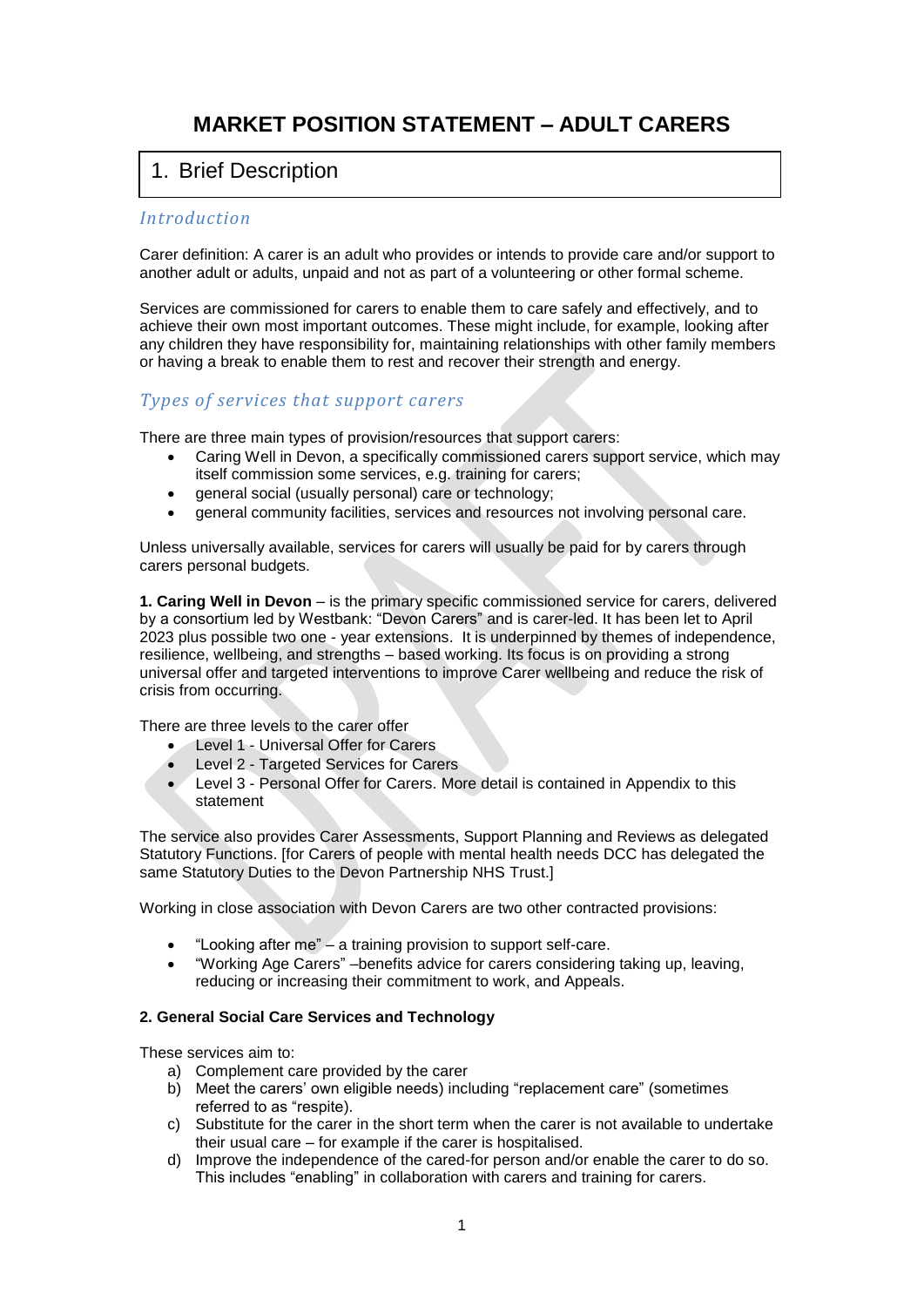Where personal care is provided to the cared-for person, this may be offered via a personal budget to the cared-for person or commissioned for them, and any charges related to this are paid by the cared-for person, not the carer.

More information is available on technology in The Technology Enabled Care Commissioning Statement, residential care in the care homes statement, personal care in the Living Well @ Home statement, day care in the Supporting Independence statement and the Individual Purchasing Statement covers Personal Assistants.

#### **3. General community facilities, services and resources (not involving personal care).**

Carers access a range of community - based and commercial services to achieve their outcomes, including:

- Breaks not involving replacement care, for example:
	- o Relaxation and exercise classes<br>
	o Leisure centres and swimming per
	- Leisure centres and swimming pools
- Gymnasia and active leisure facilities (for health)
- Training for employment/ job coaching
- Volunteer support
- Digital shopping services
- Cleaning or gardening, most usually so that carer's needs for a break or healthful activity can then be undertaken
- Personal Assistance. E.g. helping a carer who has lost control of household and personal administration to get back on top of it, or to de-clutter.

# 2. What do we want from this area in the future?

## *General Characteristics- all services*

All services should work collaboratively with carers in line with the following principles:

- 1) Carers, and the essential role they play, are identified at first contact or as soon as possible thereafter;
- 2) Staff are carer aware and trained in carer engagement strategies;
- 3) Policy and practice protocols regarding confidentiality and sharing information;
- 4) Defined roles which focus on carers issues are in place for example a lead senior manager, team champions;
- 5) Information for carers on the service is available across the pathways;
- 6) Carers are enabled to access a range of carer support services

#### **In addition, providers as employers should be aware of and support the carers who work or want to work for them**

**Our assessment is that there is room for improvement across all markets in these respects. Providers who can demonstrate these qualities will be more successful, both in meeting outcomes and securing future business.** 

**Advice on improving carer awareness and responsiveness** can be secured from Mr Billy Hartstein, Head of Carers' Services, Farm House Rise, Exminster, Exeter EX6 8AT, email [billy.hartstein@devoncarers.org.uk](mailto:billy.hartstein@devoncarers.org.uk) <https://devoncarers.org.uk/>

**Advice on employment practice is available from Employers for Carers**: <https://www.employersforcarers.org/>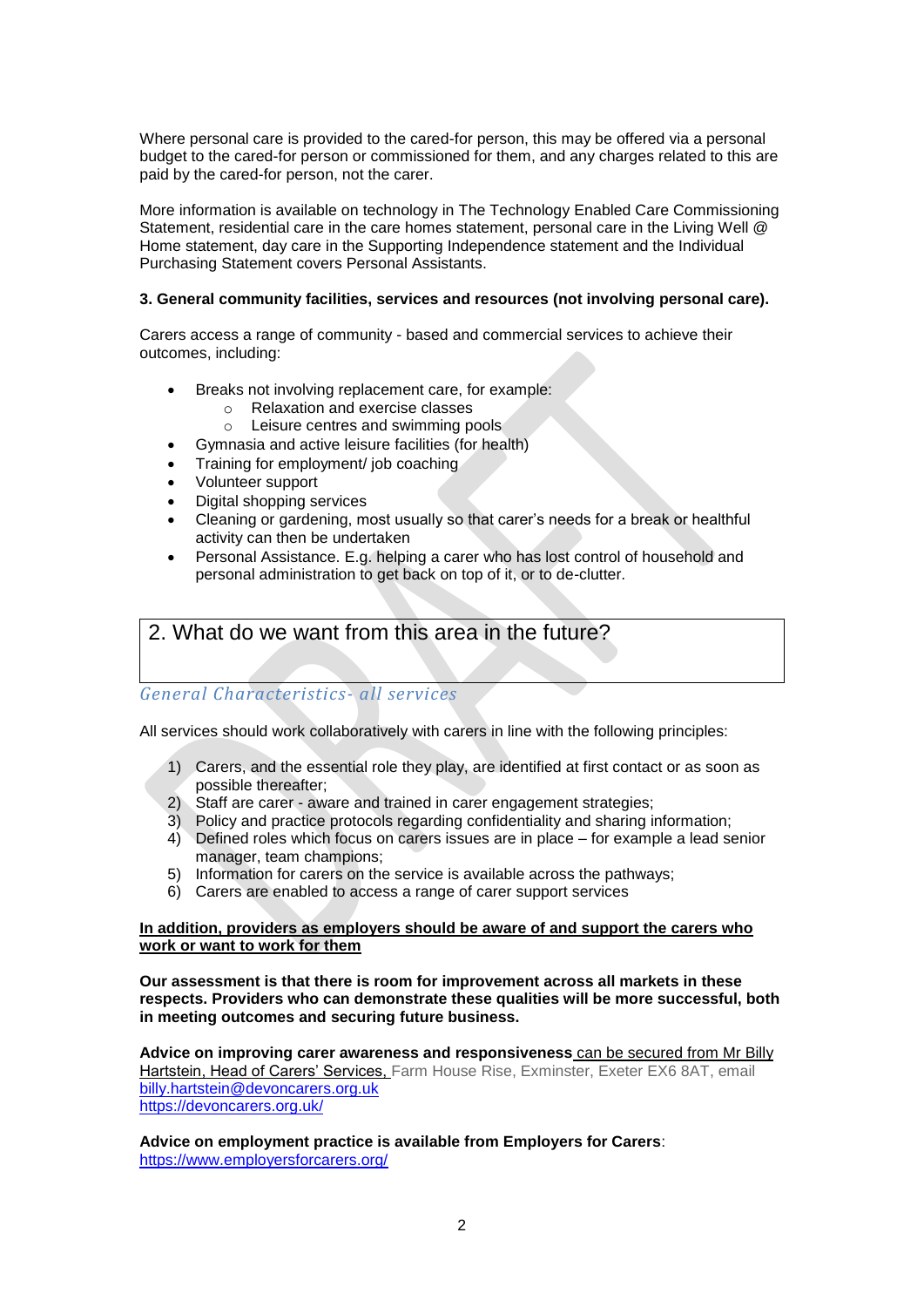Devon County Council's membership of Employers for Carers covers Devon based SME's which can therefore access policy and practice resources free of cost. (Plymouth and Torbay also have this membership)

# *Specific Characteristics – services for carers*

Whilst we wish to develop services based on evidence, it is acknowledged nationally that there is insufficient evidence on what works for Carers:

- Training is the exception to this. This is arranged by and accessed through Devon Carers.
- Carers tell us that support from other Carers can be the best there is. This is also sourced through Caring Well in Devon
- Breaks and services that support the sustainability of the Caring role are critical; this can include a very wide range of services and facilities.

We need to see innovation in approaches to support and the use of digital resources and technology to increase the choices of, and access to, services available to carers and provide best value. More technology information is in The Technology Enabled Care Commissioning Statement.

**Market Opportunity** 

**We need to see expansion and innovation in replacement care, especially to meet the needs of carers who are supporting a cared-for person with complex needs**. **See further information in the Replacement Care Commissioning Statement.**

e.g. a person with complex mental health needs, and on the Autistic Spectrum, although living in supported accommodation away from home and theoretically independent, had frequent escalations of need and the parent/carers were the only source of support acceptable to that person. We need to see innovation from non-social care services so that people with care and support needs can be adequately supported in the absence of their carer(s) so that people are not forced into care settings unnecessarily.

The outcomes and benefits we expect to see are contained in the Appendix

# 3. What is the assessment of need?

It is estimated that there are 86,595 adult carers in Devon, rising to 89,384 by 2024. 21,000 are known to Adult Care and Health or Devon Carers. Further analysis of need is shown in the appendix to this statement.

*Key characteristics:*

.

- Just over half of all known Carers are retired, and half are in employment, volunteering or in education;
- We know proportionately fewer male than female carers;
- The ethnicity profile of Carers broadly follows that of the Devon population;
- Particularly at-risk carer groups include those aged 85+, Carers with a Learning Disability in employment, and "sandwich" Carers who care for people across a range of ages.

The need for replacement care is likely to be most required for those Carers of working age, those aged 85+, and Carers looking after young children whilst also caring for older or other people with disabilities.

Market **Opportunity** 

social care services the person(s) they care for would be regarded as self-funding. Hence Many carers do not seek assessment and support and many are aware that for formal the assessment of need presented here may be an understatement and may suggest a market opportunity for providers to offer services more widely to carers.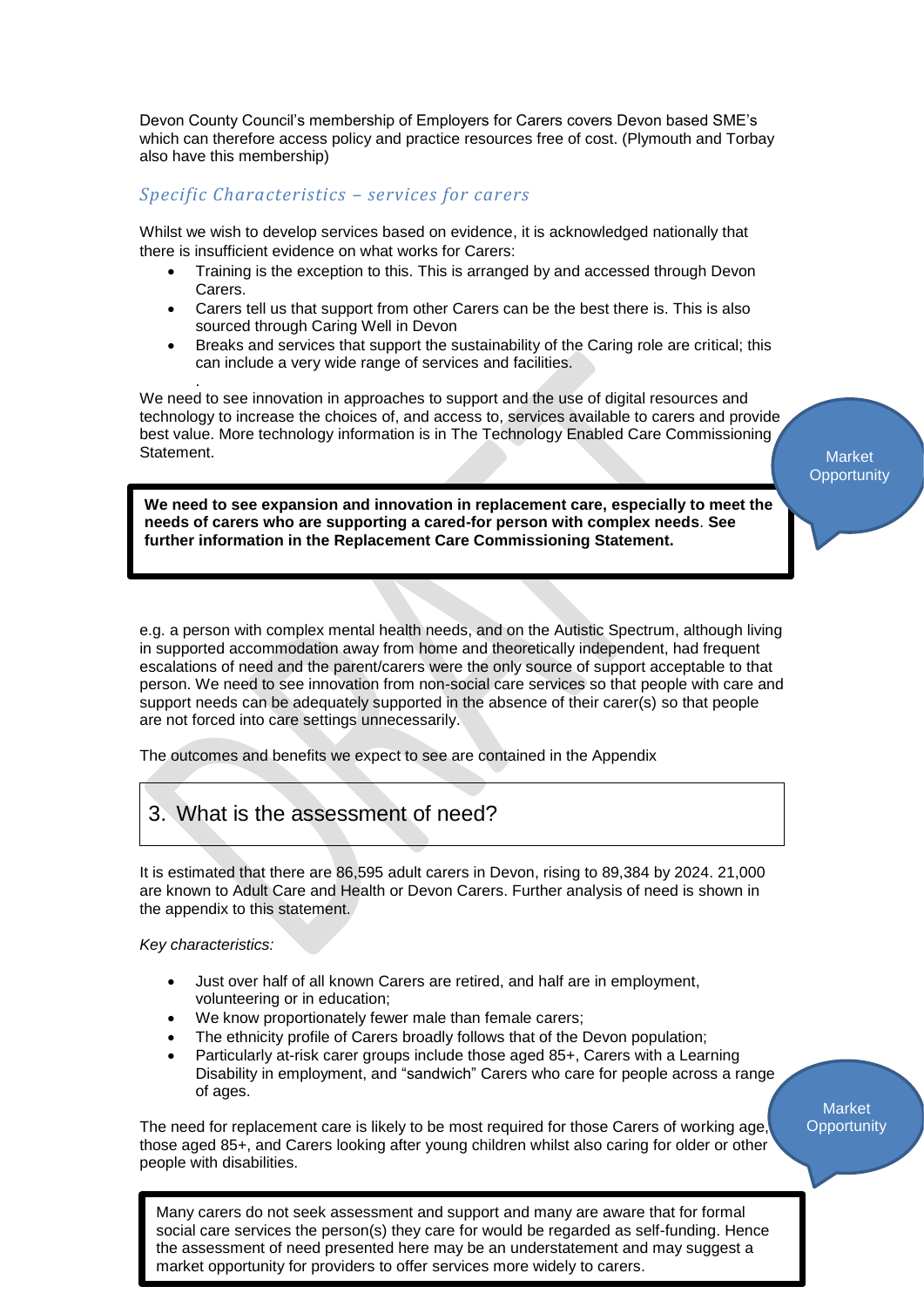For more information on replacement care need please see the Replacement Care Commissioning Statement

# **3. General community facilities, services and resources (not involving personal care).**

Carers have similar needs to access community facilities, services and resources as other members of the community but experience higher barriers to doing so, notably:

- Finance carers are in general poorer than the general community
- Time caring can severely restrict the time carers have to access resources
- Attitudes putting the needs of the person(s) they care for before their own
- Health carers are in generally in poorer health than the wider population
- Rurality carers in remote rural areas are highly likely to have needs for access to community resources which they cannot fulfil.

# 4. What is the assessment of supply?

**Market Opportunity** 

The range and availability of services to support carers is varied across Devon and providers may wish to think about the services that they can offer to carers to extend their portfolio and strengthen commercial sustainability. For example, where staff are employed on shifts it might be possible to deploy those staff during less busy times to offer affordable carer support. Or PA's may see an opportunity to develop their offer.

The market is particularly weak in relation to:

- Community based replacement care in rural areas e.g. affordable sitting services
- Bed-based replacement care.
- Day time replacement care building or non-buildings based.
- Personal Assistants available to provide replacement care.
- Bookable services to enable carers to take planned breaks all services.

5. What changes are we looking for from this service in the future, including any market opportunities, and what can DCC help to move towards these changes ?

Challenges exist for **all** services to *Identify* carers, *Inform* carers about sources of information and support, *Involve* them as expert partners in the care of their loved one(s), and put them *In Touch* with carers' support services.

We will increasingly be looking at how providers relate to carers as employees and potential employees.

# **1. Caring Well in Devon**

Challenges for the service "Caring Well in Devon" include: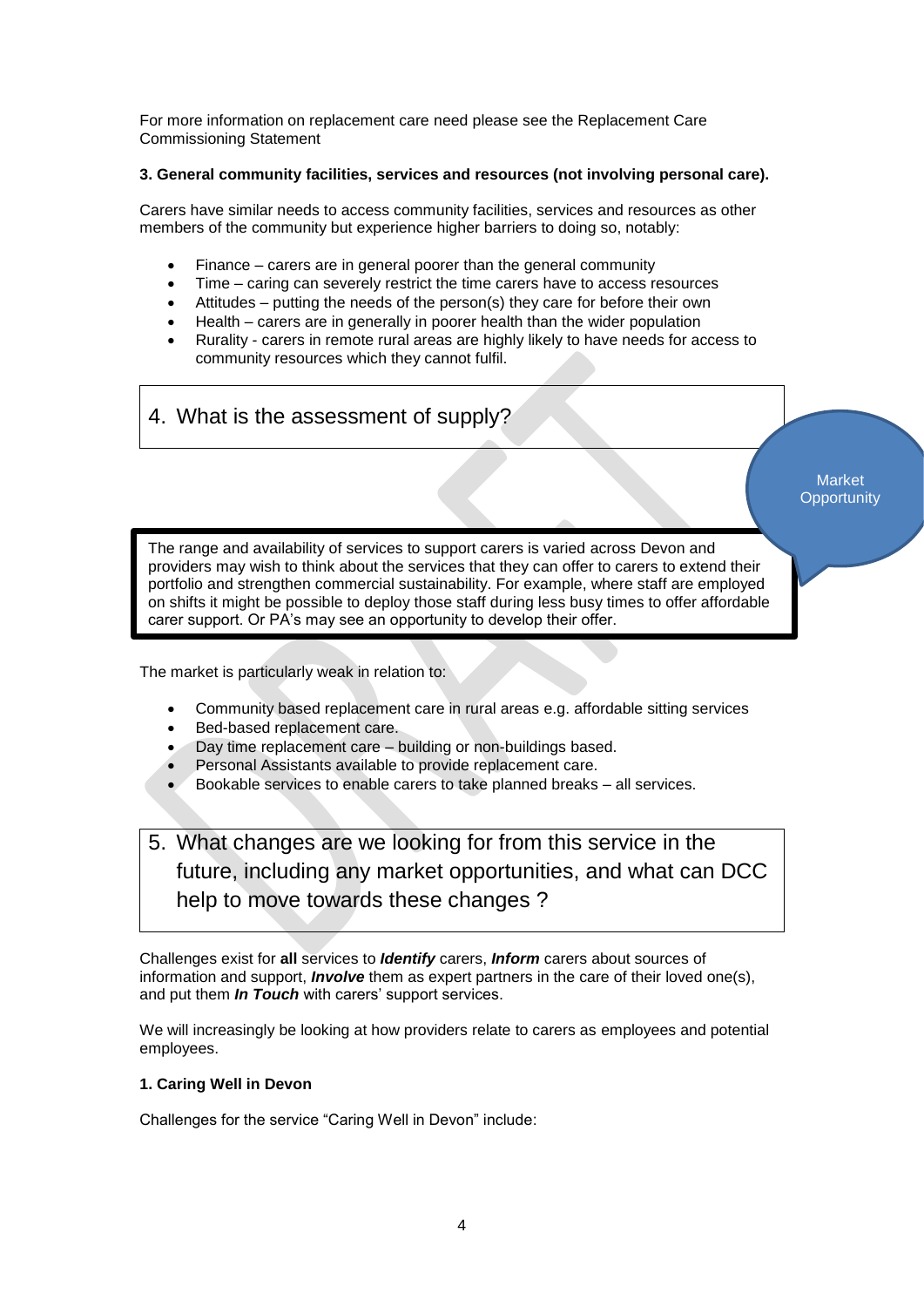- "hidden carers", where the carers do not recognise themselves as carers, or where there is stigma or other inhibition on self-identification (for example where caring for someone with a substance misuse problem)
- male carers and working age carers
- carers in rural or coastal areas
- carers from minority community groups, including Gypsies and Travellers who may be reluctant to have contact with services
- LBGT+ carers, who may feel uncomfortable with accessing services

**Devon Carers is keen to work with providers to shape services and providers are encouraged to explore opportunities for partnering or business development in the following areas:**

- **Training for carers, especially in relation to caring safely and effectively**
- **Volunteer and staff - provided support, including at short notice, to support carers to prevent hospital admission or facilitate discharge**
- **Training for staff in carer awareness (for purchase by providers)**

### **2. General Social Care Services and Technology**

 $\mathbb{R}^n$  would be adequate.

•

We need to develop the offer for replacement care available for longer periods (for example a weekend up to a fortnight) in domiciliary or residential settings and bookable ahead (more than six weeks in advance)

However, we are looking to **innovation in this area beyond traditional service approaches** and to making the delivery of replacement care more personalised and sensitive to individual needs. For example:

- carers who have not had a break because the type of care they provide is not easily replaced. For example, parents who provide emotional and some physical care to an adult with complex mental health needs, learning disabilities and or Autistic Spectrum conditions when there are escalations or crises, which occur without warning, frequently and at random intervals.
- host family provision might be further developed for daytime or short stay services, so that families can develop longer term relationships and plan ahead.

We are exploring how these can be made more readily available and are starting with the potential contribution of volunteer-provided sitting services.

The timescale for the introduction of the new Replacement Care arrangements is set out in the Replacement care Commissioning Statement

**3. General community facilities, services and resources (not involving personal care).**

a) Passports: In 2020/21 we will develop a Carers' Passport scheme. This will facilitate carer contacts with health and social care professionals but we will be looking to include discounts and privilege access to community facilities, services and resources and will be looking for providers to be partners in delivering this.

5

Market **Opportunity** 

**Market Opportunity**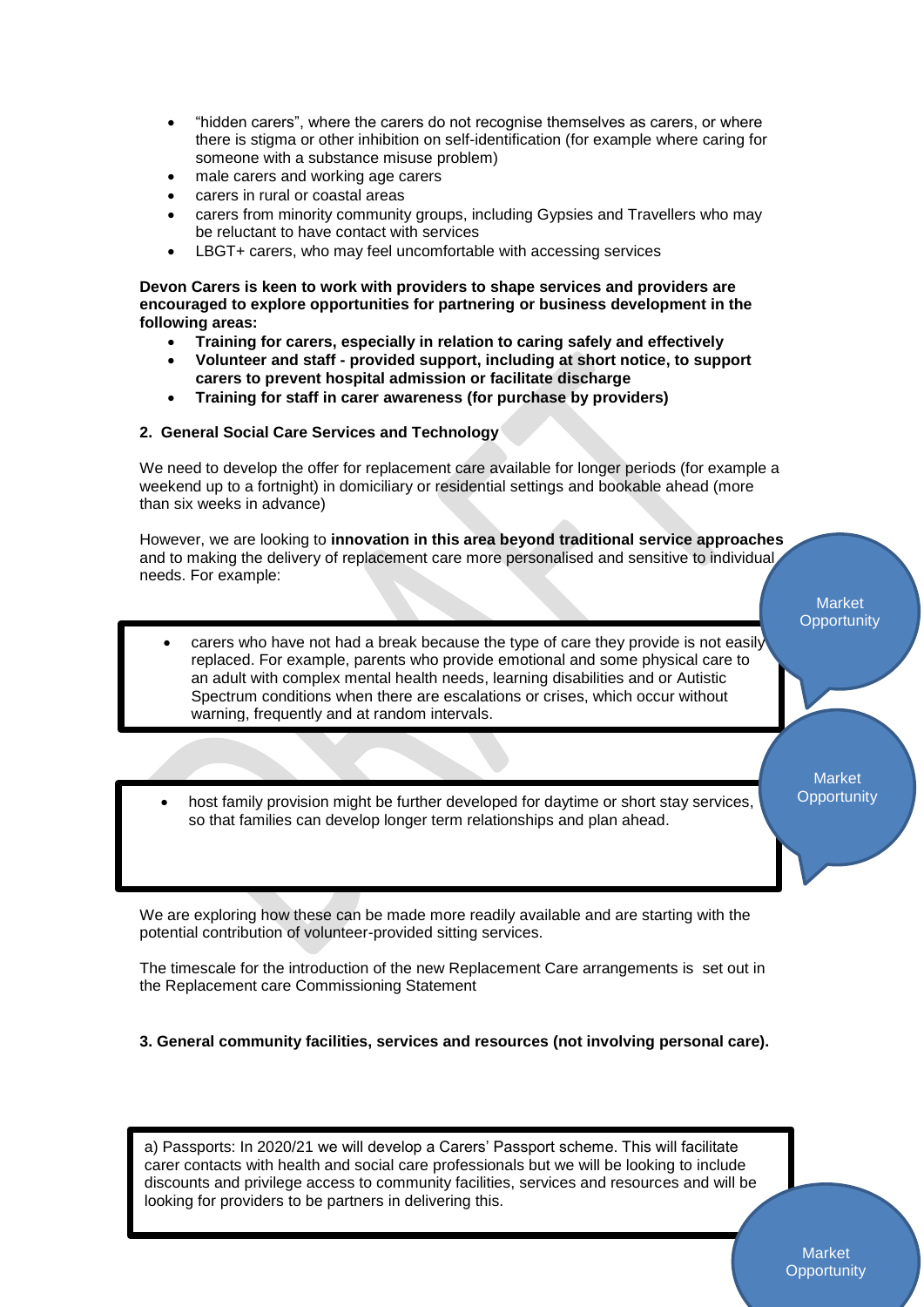b) Breaks: we wish to see further development of non-social care providers, for example Bed and Breakfast establishments, small hotels and holiday resorts, working alone or with social care providers where this is necessary, to enable carers to take breaks either i) by accommodating the carer and the cared-for person(s) enabling access to local care provision as needed; and/or ii) accommodating the cared-for person(s) who may be provided if necessary with visiting social care; providing low cost accommodation for carers

.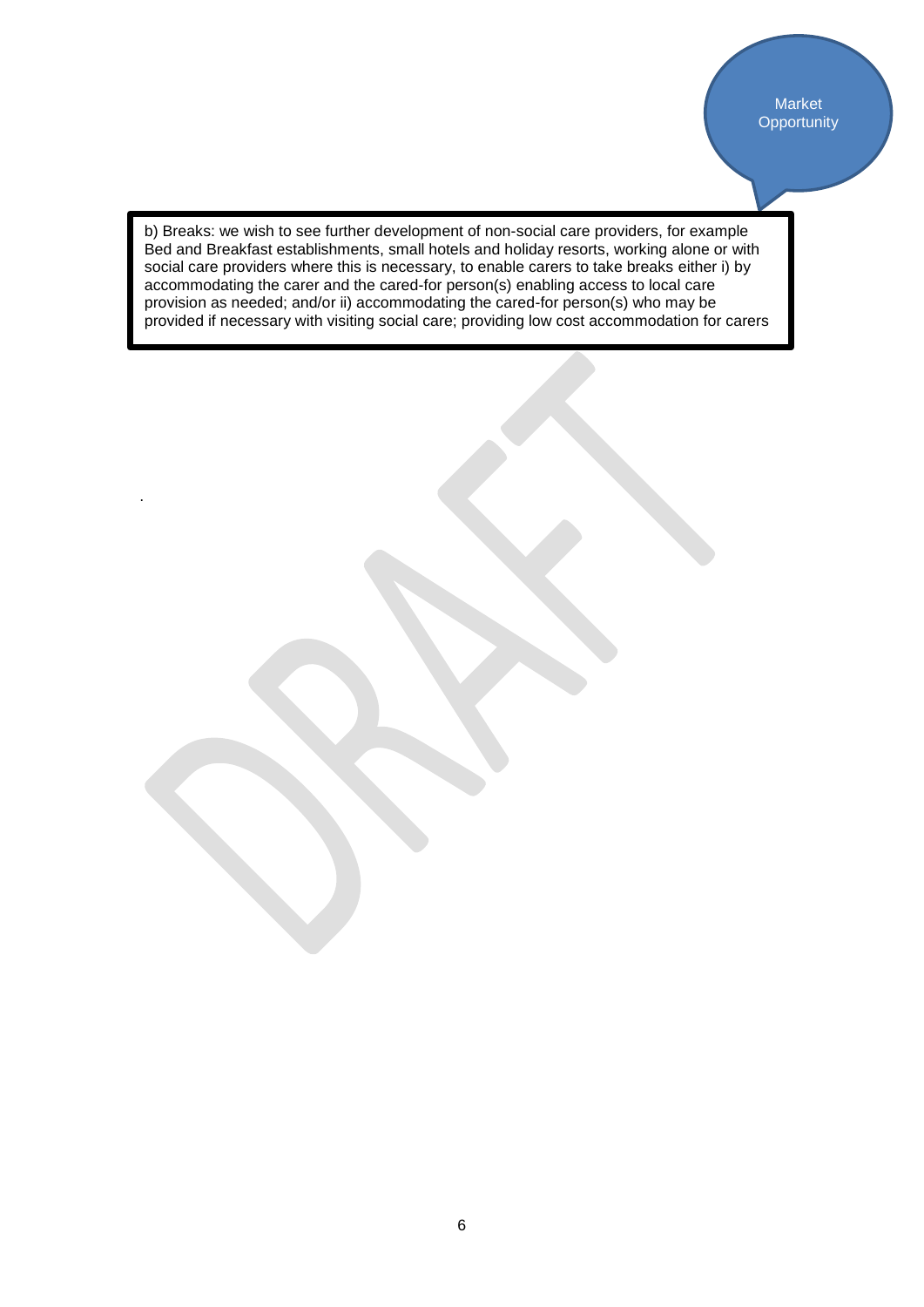## **Appendix to Carers Commissioning Statement**

# **1. Carers Offer**

Levels 1 and 2 include advice and information, including via Digital Services and a Helpline, training, Peer Support, and some 1:1 support.

Training for Carers is commissioned directly by the provider and covers a curriculum across this range (illustrative, not comprehensive):

- Core carers issues "introduction to caring"
- Practical Caring Skills
- Advanced Skills, e.g. assertive communication, strategies for caring and managing time, legal issues
- Key Life Points Challenges
- Dealing with specific conditions
- Life skills
- Encouraging and supporting independence in the cared-for person(s)

Peer support – the contract provides support to carer-organised peer support of various kinds, including very small arrangements ("buddying"), geographically cased and specialised (according to the conditions of the cared-for persons). Peer support groups meet in in a variety of community and ordinary public facilities determined by carers themselves. Carers are inventive in finding very cheap or free venues and peer support groups meet in places that include village halls, garden centres and public houses. Where organisations can make space available free of charge to carers for these purposes this is particularly desirable.

The service also has commitments to improving community awareness of carers and by extension community support for them; and to supporting services, particularly health and social care services, to improve their responses to Carers. Where services and organisations require support, particularly in respect of Carer Awareness training and this is not part of the contract "Caring Well in Devon", services can approach Devon Carers for advice and purchase of service. DCC can also provide free of charge a simple "Carer Recognition Tool" for front line staff and managers.

The provider, "Devon Carers" is carer-led, a Member of the Carers Trust and has the Carers Trust Centre of Excellence award for its work with adult carers

### **2. Outcomes and Benefits**

Outcomes/ benefits we are seeking for the service user (Carer):

- I have choice in and about my caring role.
- I find support in my community and from local community organisations
- I can easily find the information and advice I need in my caring role.
- I have a contingency plan for when I cannot care
- I am respected as an expert partner in care
- I am able to care safely, confidently and effectively.
- I am able to maintain my own health, wellbeing and independence
- I am able to achieve my own most important life-goals, including education, training and working
- I am assured of the quality of the services I and the person(s) I care for use, and that my views are taken into account.
- I am supported to achieve the above when I have difficulty in doing so and am involved in designing the support I need
- I am able to share my experience and knowledge as a Carer with other Carers

Benefits for the Commissioning Organisations and the wider community: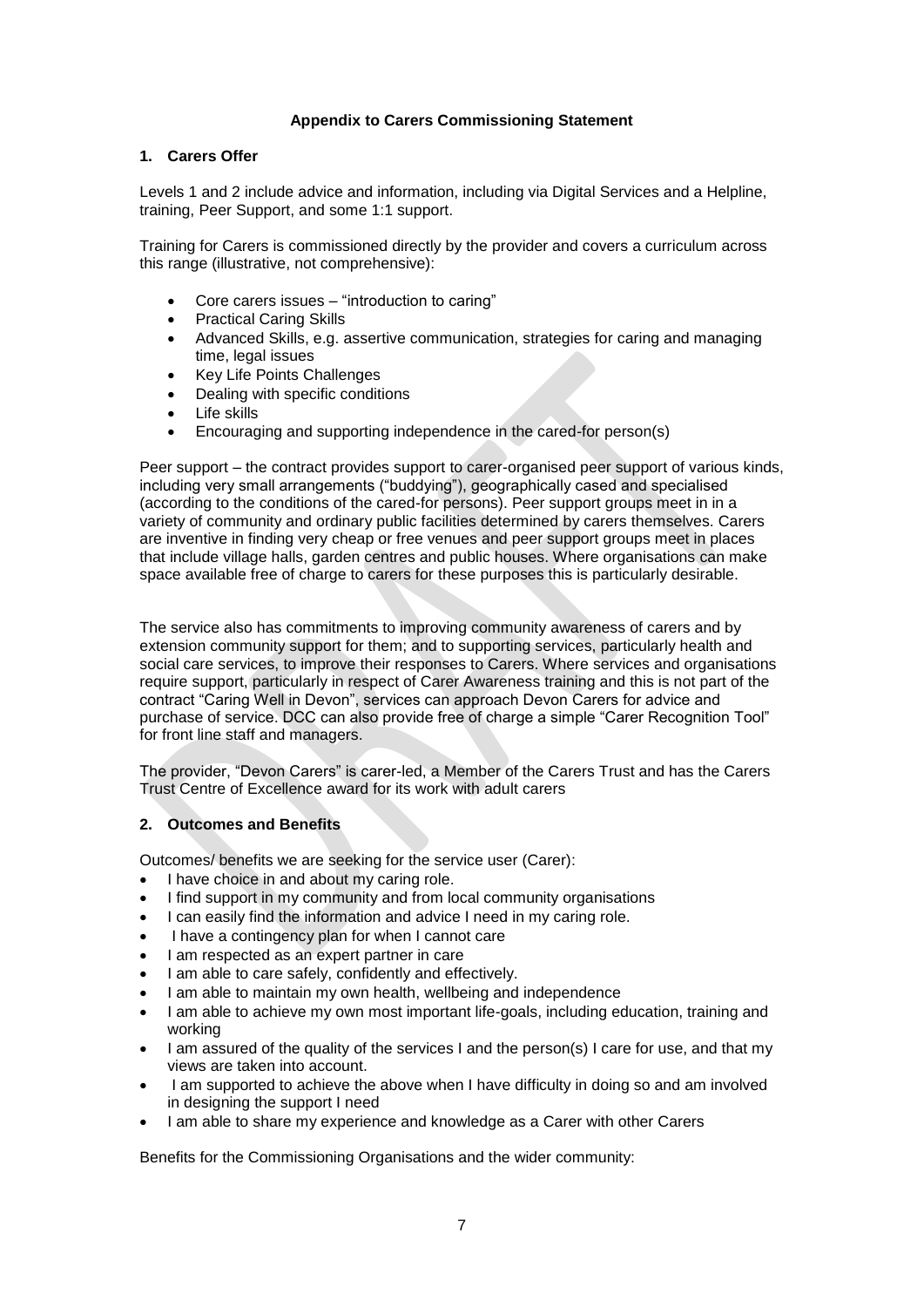- More Carers are well informed and are confident in their caring role
- Emergency admissions to hospital and to residential care are reduced/delayed (as a result of the care given by the Carer)
- More Carers in crisis are supported quickly, locally, and efficiently and can access preventive health and wellbeing services
- More Carers report that they feel well safe, supported and able to have the breaks they need.
- General Practice and Health and Social Care service staff are carer aware and understand how to work with carers and link them to sources of support.
- Communities become more aware of carers and caring and are better able to support them.

### **3. Needs Analysis**

| Year | <b>Total Adult Carers</b> |  |
|------|---------------------------|--|
| 2018 | 86.595                    |  |
| 2019 | 87,116                    |  |
| 2020 | 87,609                    |  |
| 2021 | 88,101                    |  |
| 2022 | 88,536                    |  |
| 2023 | 88,951                    |  |
| 2024 | 89,384                    |  |
|      |                           |  |

Age

44% of Carers, where their age is known, are of working age (18-64). 24% of Carers are in the 65-74 age bracket, 20% of Carers are in the 75-84 age bracket, and 12% of Carers are aged 85 or more.



#### Gender

Male Carers are not recognised as often as female carers. 70% of Carers known to us are female and the subsequent 30% are male. The actual proportion of male carers in the population is understood to be 40%.

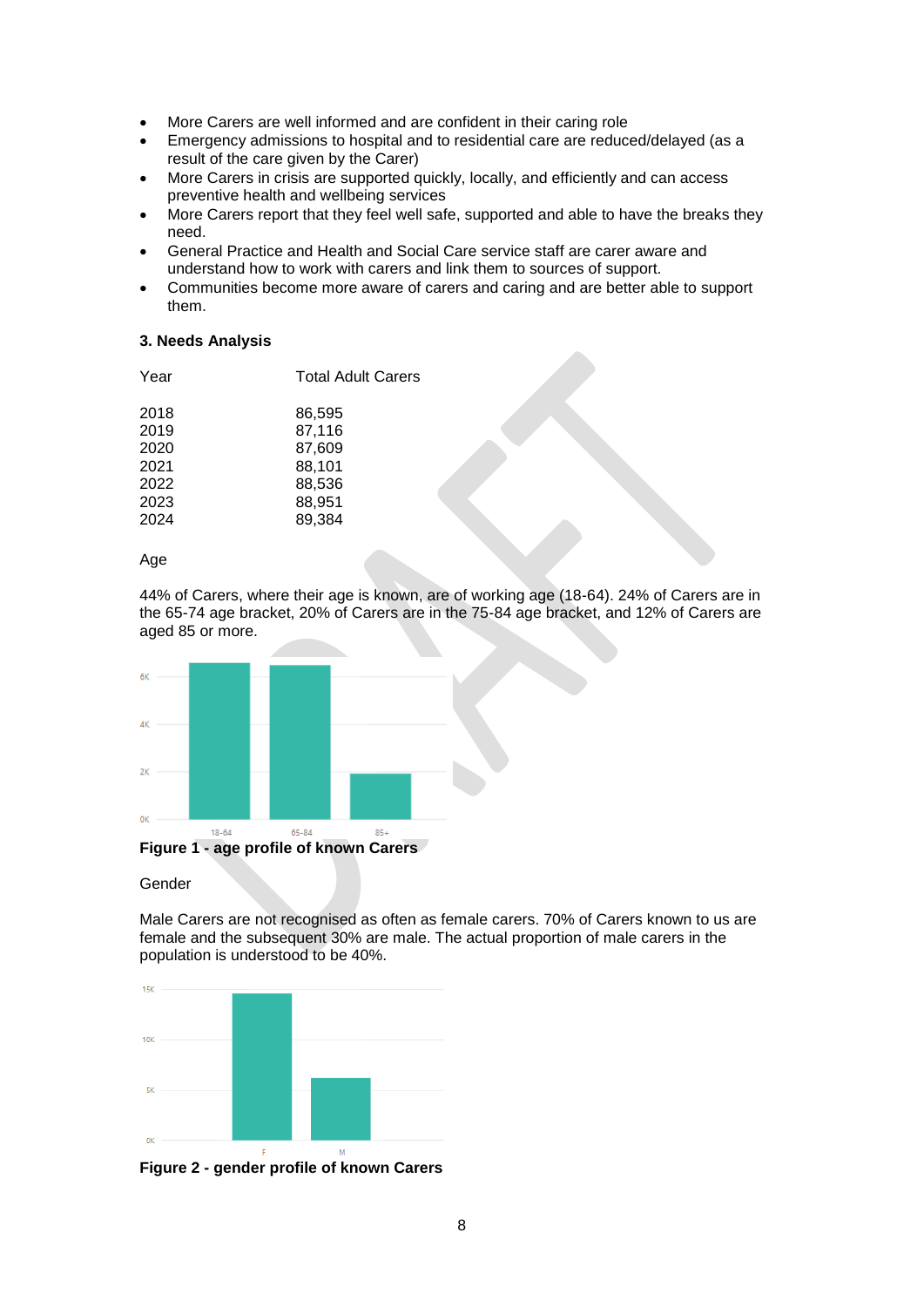#### **Ethnicity**

When the numbers of carers who have declined to state their ethnicity is taken into account 97% of Carers known are White British, broadly in line with the demographics of Devon. Other ethnicities follow similar patterns to the 2011 UK Census.



After White British, the next largest group (1.5%) of Carers is those of any other White background

#### Employment status

79% of Carers have not stated their employment status, but of those who have, 53% are retired. 47% are in employment, or some form of volunteering or in education.



There is an unknown number of Carers who have a Learning Disability. This particular cohort of Carers is likely to be at greater risk.

A significant proportion of carers give up work to care every year and while this may be a choice more carers need support to enter, continue in or return to employment.

#### "Sandwich" Carers

397 carers are known to care for 2 people, 26 care for 3 people, 3 care for 4 people, and 1 carer cares for 5 people. Where a carer is caring for 2 or more people the age of the cared-for persons is generally within the 18-64 age range. NB This does not take account of carers also caring for children, whether or not these children have special educational needs or disabilities. Caring while having other family responsibilities can create significant additional stress for carers.

#### *Demand profile*

3,889 (18%) of Carers known to us were assessed/reviewed in the 2017/18 financial year, of these 523 Carers were identified as requiring replacement care to meet their assessed eligible needs for support.